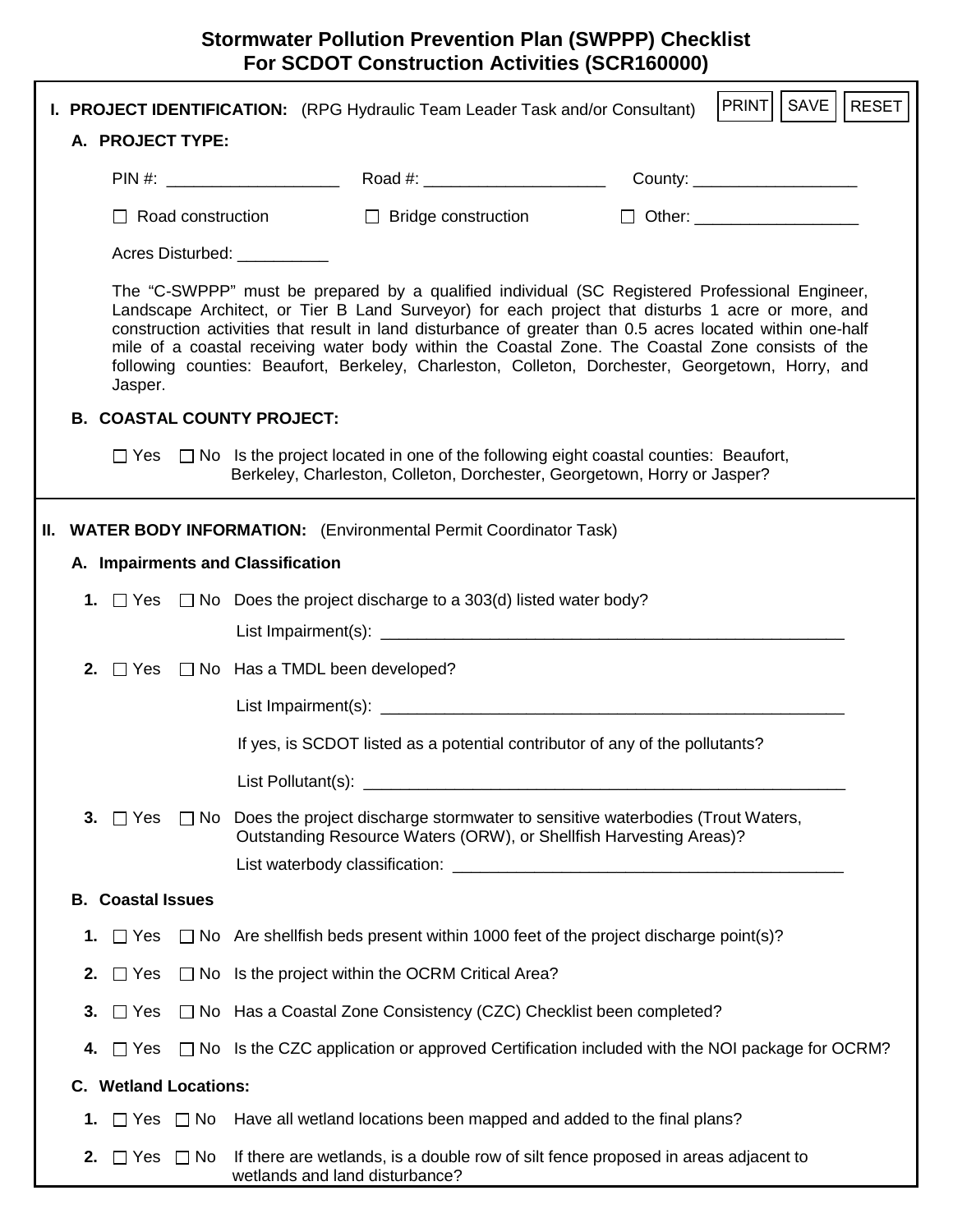|                                                                                                                                                                                                                                                        |                                                                                                                                                                                                                                |                         | <b>D.</b> Wetlands and Permits |                                   |                                                                                                                                                     |  |                                                                                                                                                                                                                                |
|--------------------------------------------------------------------------------------------------------------------------------------------------------------------------------------------------------------------------------------------------------|--------------------------------------------------------------------------------------------------------------------------------------------------------------------------------------------------------------------------------|-------------------------|--------------------------------|-----------------------------------|-----------------------------------------------------------------------------------------------------------------------------------------------------|--|--------------------------------------------------------------------------------------------------------------------------------------------------------------------------------------------------------------------------------|
|                                                                                                                                                                                                                                                        | 1. $\Box$ Yes                                                                                                                                                                                                                  |                         | $\Box$ No                      | $\Box$ N/A                        | 404 permit obtained?                                                                                                                                |  |                                                                                                                                                                                                                                |
| 2.                                                                                                                                                                                                                                                     |                                                                                                                                                                                                                                | $\Box$ Yes              | $\Box$ No                      | $\Box$ N/A                        | 401 certification obtained?                                                                                                                         |  |                                                                                                                                                                                                                                |
| 3.                                                                                                                                                                                                                                                     |                                                                                                                                                                                                                                | $\Box$ Yes              | $\Box$ No                      | $\Box$ N/A                        | Navigable Waters permit?                                                                                                                            |  |                                                                                                                                                                                                                                |
| 4.                                                                                                                                                                                                                                                     |                                                                                                                                                                                                                                | $\Box$ Yes              | $\Box$ No                      | $\Box$ N/A                        | <b>OCRM Critical Area permit?</b>                                                                                                                   |  |                                                                                                                                                                                                                                |
|                                                                                                                                                                                                                                                        |                                                                                                                                                                                                                                |                         |                                |                                   |                                                                                                                                                     |  |                                                                                                                                                                                                                                |
|                                                                                                                                                                                                                                                        |                                                                                                                                                                                                                                |                         |                                |                                   |                                                                                                                                                     |  |                                                                                                                                                                                                                                |
|                                                                                                                                                                                                                                                        |                                                                                                                                                                                                                                |                         |                                |                                   | 6. How many freshwater wetland acres will be impacted? _________________________                                                                    |  |                                                                                                                                                                                                                                |
|                                                                                                                                                                                                                                                        |                                                                                                                                                                                                                                |                         |                                |                                   | 7. How many tidal wetland acres will be impacted? ______________________________                                                                    |  |                                                                                                                                                                                                                                |
|                                                                                                                                                                                                                                                        |                                                                                                                                                                                                                                | 8. $\Box$ Yes $\Box$ No |                                | $\Box$ N/A                        | Have all the required permit approvals and certifications been obtained?                                                                            |  |                                                                                                                                                                                                                                |
| III. WATER QUALITY - Sediment Control & Erosion Prevention (RPG Hydraulic Team Lead Task)                                                                                                                                                              |                                                                                                                                                                                                                                |                         |                                |                                   |                                                                                                                                                     |  |                                                                                                                                                                                                                                |
| А.                                                                                                                                                                                                                                                     |                                                                                                                                                                                                                                |                         |                                |                                   | <b>General Design and Report Information</b>                                                                                                        |  |                                                                                                                                                                                                                                |
| Note: For projects that disturb 50 acres or more, submit one (1) set of plans and C-SWPPP to DHEC for<br>review along with all design/assessment calculation reports. For projects that disturb less than 50 acres,<br>submit three (3) sets of plans. |                                                                                                                                                                                                                                |                         |                                |                                   |                                                                                                                                                     |  |                                                                                                                                                                                                                                |
|                                                                                                                                                                                                                                                        |                                                                                                                                                                                                                                |                         |                                |                                   | 1. $\Box$ Yes $\Box$ No $\Box$ N/A Is the NOI prepared?                                                                                             |  | <b>C-SWPPP section:</b>                                                                                                                                                                                                        |
|                                                                                                                                                                                                                                                        |                                                                                                                                                                                                                                |                         |                                | 2. Anti-Degradation Requirements: |                                                                                                                                                     |  |                                                                                                                                                                                                                                |
|                                                                                                                                                                                                                                                        | a. $\Box$ Yes $\Box$ No $\Box$ N/A Does the project disturb 25 acres or more that discharges into an impaired<br>waterbody? If Yes, then anti-degradation rules apply that require a Quantitative<br>and Qualitative Analysis. |                         |                                |                                   |                                                                                                                                                     |  |                                                                                                                                                                                                                                |
|                                                                                                                                                                                                                                                        |                                                                                                                                                                                                                                |                         |                                |                                   | b. $\Box$ Yes $\Box$ No $\Box$ N/A Is the Quantitative and Qualitative Analysis Report (calculations report)<br>included in the C-SWPPP submission? |  | C-SWPPP section: Entertainment of the section of the section of the section of the section of the section of the section of the section of the section of the section of the section of the section of the section of the sect |
|                                                                                                                                                                                                                                                        |                                                                                                                                                                                                                                |                         |                                |                                   | 3. Are the following maps included in the SWPPP?                                                                                                    |  |                                                                                                                                                                                                                                |
|                                                                                                                                                                                                                                                        |                                                                                                                                                                                                                                |                         |                                |                                   | a. $\Box$ Yes $\Box$ No $\Box$ N/A Vicinity map of the project area                                                                                 |  | C-SWPPP section:__________________                                                                                                                                                                                             |
|                                                                                                                                                                                                                                                        | b.                                                                                                                                                                                                                             |                         |                                |                                   | $\Box$ Yes $\Box$ No $\Box$ N/A Soils map                                                                                                           |  | C-SWPPP section:__________________                                                                                                                                                                                             |
|                                                                                                                                                                                                                                                        | C.                                                                                                                                                                                                                             |                         |                                |                                   | $\Box$ Yes $\Box$ No $\Box$ N/A Flood map                                                                                                           |  | C-SWPPP section:__________________                                                                                                                                                                                             |
|                                                                                                                                                                                                                                                        |                                                                                                                                                                                                                                |                         |                                |                                   | d. $\Box$ Yes $\Box$ No $\Box$ N/A Topographical map                                                                                                |  | C-SWPPP section:___________________                                                                                                                                                                                            |
|                                                                                                                                                                                                                                                        |                                                                                                                                                                                                                                |                         |                                |                                   | e. □ Yes □ No □ N/A Drainage area map                                                                                                               |  | C-SWPPP section:__________________                                                                                                                                                                                             |
|                                                                                                                                                                                                                                                        |                                                                                                                                                                                                                                |                         |                                |                                   | 4. Are the following items included in the C-SWPPP Narrative?                                                                                       |  | C-SWPPP section:__________________                                                                                                                                                                                             |
|                                                                                                                                                                                                                                                        |                                                                                                                                                                                                                                |                         |                                |                                   | a. $\Box$ Yes $\Box$ No $\Box$ N/A Description of the nature of the construction activity.                                                          |  |                                                                                                                                                                                                                                |
|                                                                                                                                                                                                                                                        |                                                                                                                                                                                                                                |                         |                                |                                   | b. $\Box$ Yes $\Box$ No $\Box$ N/A Description of erosion prevention measures and sediment controls.                                                |  |                                                                                                                                                                                                                                |
|                                                                                                                                                                                                                                                        | C.                                                                                                                                                                                                                             |                         |                                |                                   | $\Box$ Yes $\Box$ No $\Box$ N/A Identification of all receiving water bodies.                                                                       |  | <b>Erosion Control Data Sheet</b>                                                                                                                                                                                              |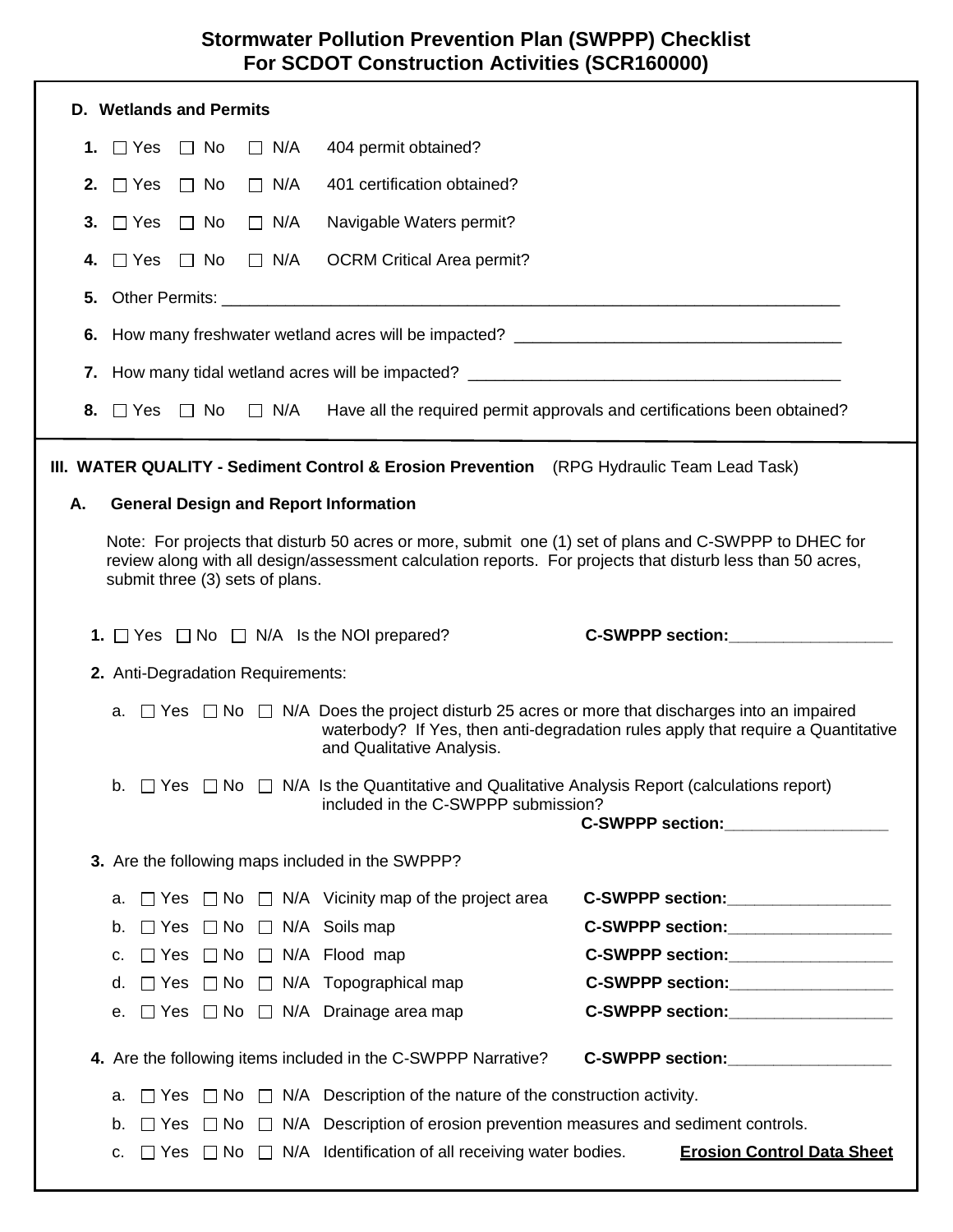|                                             | <b>5.</b> $\Box$ Yes $\Box$ No $\Box$ N/A Is there a pre/post development hydrologic analysis?<br><b>C-SWPPP section:</b>                                                                                                                                                                                                                              |                                   |
|---------------------------------------------|--------------------------------------------------------------------------------------------------------------------------------------------------------------------------------------------------------------------------------------------------------------------------------------------------------------------------------------------------------|-----------------------------------|
|                                             | 6. $\Box$ Yes $\Box$ No $\Box$ N/A Has the outfall channel capacity been evaluated for the 10-year peak discharge<br>based on pre and post construction conditions? (Note: the design discharge<br>will be the 10, 25, or 50-year peak discharge depending on the road classification<br><b>C-SWPPP section:</b><br>and the system or structure type). |                                   |
|                                             | 7. Are the following elements included in the Construction Plans?                                                                                                                                                                                                                                                                                      |                                   |
| а.                                          | $\Box$ Yes $\Box$ No $\Box$ N/A Are the limits of disturbance and/or NPDES line and Right-of-Way limits<br>clearly shown on the construction plans?                                                                                                                                                                                                    |                                   |
| b.                                          | $\Box$ Yes $\Box$ No $\Box$ N/A Are all discharge points identified and shown with proposed velocity dissipation<br>BMPs and erosion controls to provide non-erosive flows?                                                                                                                                                                            |                                   |
| c.                                          | $\Box$ Yes $\Box$ No $\Box$ N/A Indicate location of all Waters of the State and Wetlands.                                                                                                                                                                                                                                                             |                                   |
| d.                                          | $\Box$ Yes $\Box$ No $\Box$ N/A Are locations and details provided for any non-standard BMPs<br>(either temporary or permanent controls)?                                                                                                                                                                                                              |                                   |
| <b>B. Perimeter Control</b>                 |                                                                                                                                                                                                                                                                                                                                                        | <b>Construction Plan Sheet(s)</b> |
|                                             | 1. □ Yes □ No □ N/A Is Silt Fence proposed? See Supplemental Technical Spec Silt Fence Systems<br>SC-M-815-2. (Drawings No. 815-605-00).                                                                                                                                                                                                               |                                   |
|                                             | <b>2.</b> $\Box$ Yes $\Box$ No $\Box$ N/A Does all Silt Fence meet the requirements of 100 maximum linear feet,<br>storage, and overtopping?<br>See Supplemental Technical Spec. SC-M-815-2.                                                                                                                                                           |                                   |
|                                             | 3. $\Box$ Yes $\Box$ No $\Box$ N/A Is there an alternative Perimeter Control BMP?<br>See Supplemental Technical Spec. SC-M-815-17.                                                                                                                                                                                                                     |                                   |
| C. Slope Protection & other Erosion Control |                                                                                                                                                                                                                                                                                                                                                        |                                   |
| 1. $\Box$ Yes                               | $\Box$ No $\Box$ N/A Are diversion measures shown and type? (diversion dikes & berms, swales<br>or silt ditches) (Drawing Nos. 815-605-10, 20, 815-008-01 & 02). For Pipe Slope<br>Drains see the Field Manual.                                                                                                                                        | <b>Construction Plan Sheet(s)</b> |
| 2. Rolled Erosion Control Products          |                                                                                                                                                                                                                                                                                                                                                        | <b>Erosion Control Data Sheet</b> |
| a. Erosion Blankets                         | $\Box$ Yes $\Box$ No $\Box$ N/A Does the project have slopes 2.0H:1V or flatter? If so utilize Erosion Control<br>Blankets (ECBs) or a mulch equivalent temporary stabilization.<br>Reference Supplemental Technical Specifications SC-M-815-9, and<br>SC-M-815-11, and Standard Drawing No. 815-605-30.                                               |                                   |
| b. Matting                                  | $\Box$ Yes $\Box$ No $\Box$ N/A Does the project have slopes greater than 2.0H:1V? If so, use Turf<br>Reinforcement Matting (TRMs). Reference Supplemental Technical<br>Specification SC-M-815-9, and Standard Drawing No.815-605-30.                                                                                                                  |                                   |
| 3.                                          | $\Box$ Yes $\Box$ No $\Box$ N/A Have the necessary Hydraulic Erosion Control Products (HECP) pay items been<br>included on the construction plans' quantity sheet? Reference Supplemental<br>Technical Specification SC-M-815-11.                                                                                                                      | <b>Construction Plan Sheet(s)</b> |
| $\Box$ Yes<br>$\Box$ No $\Box$<br>4.        | N/A Have the necessary SCDOT Seeding Specification pay items been included<br>on the construction plans' quantity sheet? Reference Supplemental Technical<br>Specification SC-M-810-4.                                                                                                                                                                 | <b>Construction Plan Sheet(s)</b> |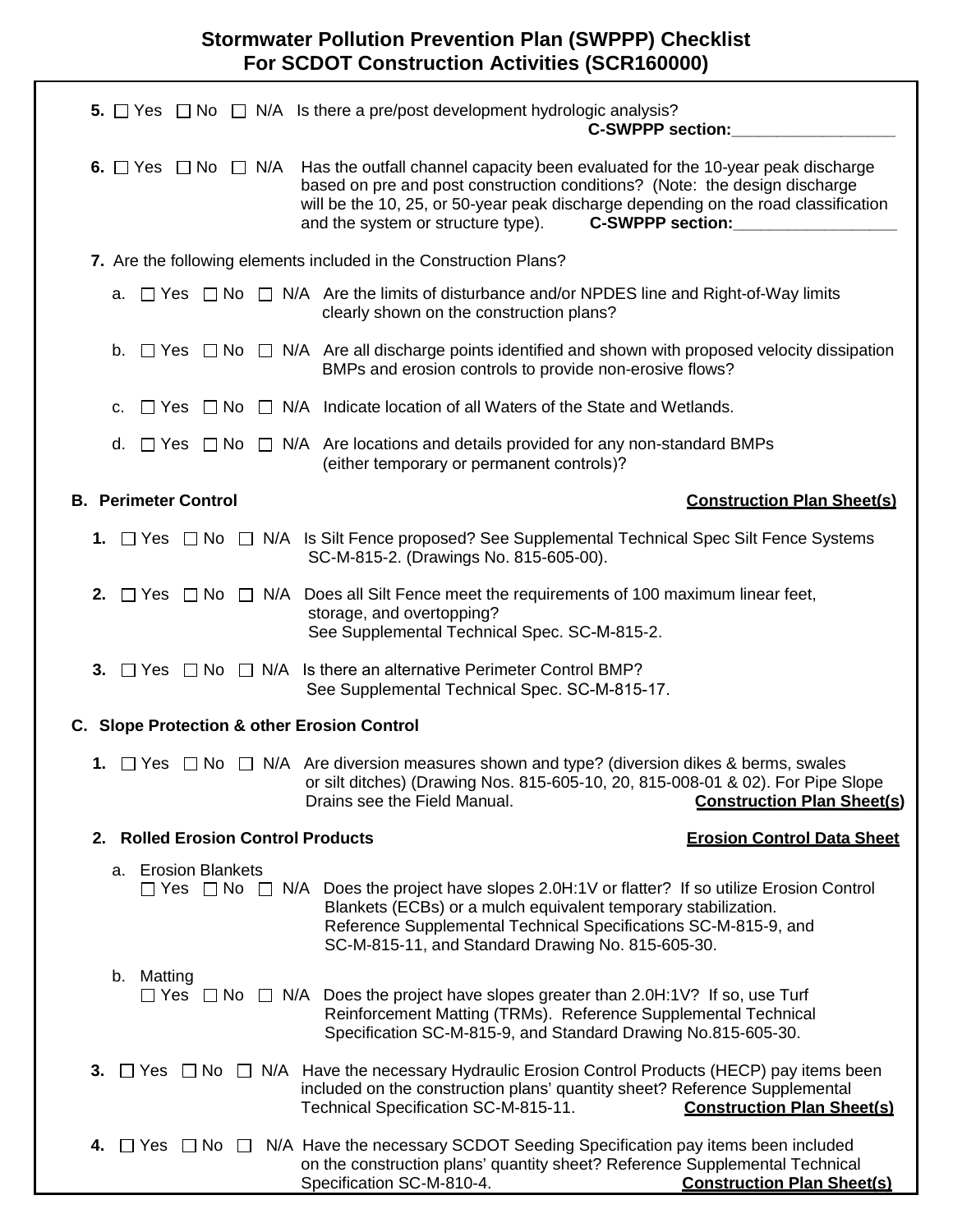| D. Discharge Point Stabilization                                                                                              | <b>Construction Plan Sheet(s)</b>                                                                                                                                                                                                                                                                                            |  |  |  |  |  |
|-------------------------------------------------------------------------------------------------------------------------------|------------------------------------------------------------------------------------------------------------------------------------------------------------------------------------------------------------------------------------------------------------------------------------------------------------------------------|--|--|--|--|--|
| 1. $\Box$ Yes                                                                                                                 | $\Box$ No $\Box$ N/A Are locations shown for any Pipe Outlet Stabilization? Indicate locations on the<br>construction plan sheets.<br>(Drawing Nos. 804-305-01, 02, & 03 and 804-310-00).                                                                                                                                    |  |  |  |  |  |
| <b>E. Ditch Checks</b>                                                                                                        |                                                                                                                                                                                                                                                                                                                              |  |  |  |  |  |
|                                                                                                                               | 1. T Yes T No T N/A Are Rock Ditch Check Dams proposed? (Refer to Drawing No. 815-105-00).<br><b>Construction Plan Sheet(s)</b>                                                                                                                                                                                              |  |  |  |  |  |
| $\Box$ Yes $\Box$ No $\Box$ N/A<br>2.                                                                                         | Are Enhanced Stacked Ditch Checks proposed? Refer to Supplemental Technical<br>Specification SC-M-815-19. Refer to (Drawing No. 815-106-00) for height and<br>spacing.                                                                                                                                                       |  |  |  |  |  |
|                                                                                                                               | <b>Construction Plan Sheet(s)</b>                                                                                                                                                                                                                                                                                            |  |  |  |  |  |
| $\Box$ Yes $\Box$ No $\Box$ N/A<br>3.                                                                                         | Are Sediment Tubes for Ditch Checks proposed? Refer to Supplemental Tech<br>Specs SC-M-815-1 and SC-M-815-12 and refer to Drawing No. 815-205-00.<br><b>Erosion Control Data Sheet</b>                                                                                                                                       |  |  |  |  |  |
| <b>Sediment Basins</b><br><b>Construction Plan Sheet(s)</b><br>F.                                                             |                                                                                                                                                                                                                                                                                                                              |  |  |  |  |  |
| $\Box$ Yes<br>1.                                                                                                              | $\Box$ No $\Box$ N/A Is a Standard Sediment Basin(s) proposed? (Drawings 815-305-01, 02, 03, 04, 05,<br>$06, 807$ ).                                                                                                                                                                                                         |  |  |  |  |  |
| 2. If a non-standardized basin is proposed, then:                                                                             |                                                                                                                                                                                                                                                                                                                              |  |  |  |  |  |
| $\Box$ Yes<br>a.                                                                                                              | $\Box$ No $\Box$ N/A Are locations included for the porous baffle(s), emergency spillway, outlet<br>structure, sediment stake, inlet pipes, velocity controls & outlet protection<br>(referenced on plans)?                                                                                                                  |  |  |  |  |  |
| b.<br>$\Box$ Yes                                                                                                              | $\Box$ No $\Box$ N/A Are the basins designed to accommodate sediment loading and meet a<br>removal efficiency of 80 percent TSS for the 10-year, 24- hr. design event, or<br>3,600 cubic feet of sediment storage volume per disturbed acre that drains to<br>the outfall point excluding off site flows, whichever is less? |  |  |  |  |  |
| $\Box$ Yes<br>$\Box$ No<br>C.                                                                                                 | N/A Is surface withdrawal discharge included in the sediment basin design?                                                                                                                                                                                                                                                   |  |  |  |  |  |
| d.<br>$\Box$ Yes                                                                                                              | $\Box$ No $\Box$ N/A Are calculations provided that show the basin has been designed to<br>meet the same standards as required for a standard sediment basin?                                                                                                                                                                |  |  |  |  |  |
| <b>G. Sediment Dams</b><br><b>Erosion Control Data Sheet</b><br>(Applicable for drainage areas with 2 to <10 acres disturbed) |                                                                                                                                                                                                                                                                                                                              |  |  |  |  |  |
| $\Box$ Yes<br>1.                                                                                                              | $\Box$ No $\Box$ N/A Are there Standard Sediment Dams used for this project?<br>Refer to (Drawing Nos. 815-405-01, 815-405-02).                                                                                                                                                                                              |  |  |  |  |  |
| $\Box$ Yes<br>2.                                                                                                              | $\Box$ No $\Box$ N/A Are there equivalent measures used in place of sediment dams?                                                                                                                                                                                                                                           |  |  |  |  |  |
| $\Box$ Yes<br>3.                                                                                                              | $\Box$ No $\Box$ N/A Are there any nonstandard sediment dam(s) proposed for this project?<br>If so, then calculations must be provided that show the basin has been designed to<br>meet the same standards as required for a standard sediment dam.<br>C-SWPPP section:                                                      |  |  |  |  |  |
| $\Box$ Yes<br>4.                                                                                                              | $\Box$ No $\Box$ N/A Is the area draining to each basin been outlined on a drainage area map?                                                                                                                                                                                                                                |  |  |  |  |  |
|                                                                                                                               | <b>C-SWPPP section:</b>                                                                                                                                                                                                                                                                                                      |  |  |  |  |  |
| 5.<br>$\Box$ Yes                                                                                                              | $\Box$ No $\Box$ N/A Are any Sediment Dam for Pipe Inlets proposed. See (Drawing No. 815-406-00).                                                                                                                                                                                                                            |  |  |  |  |  |